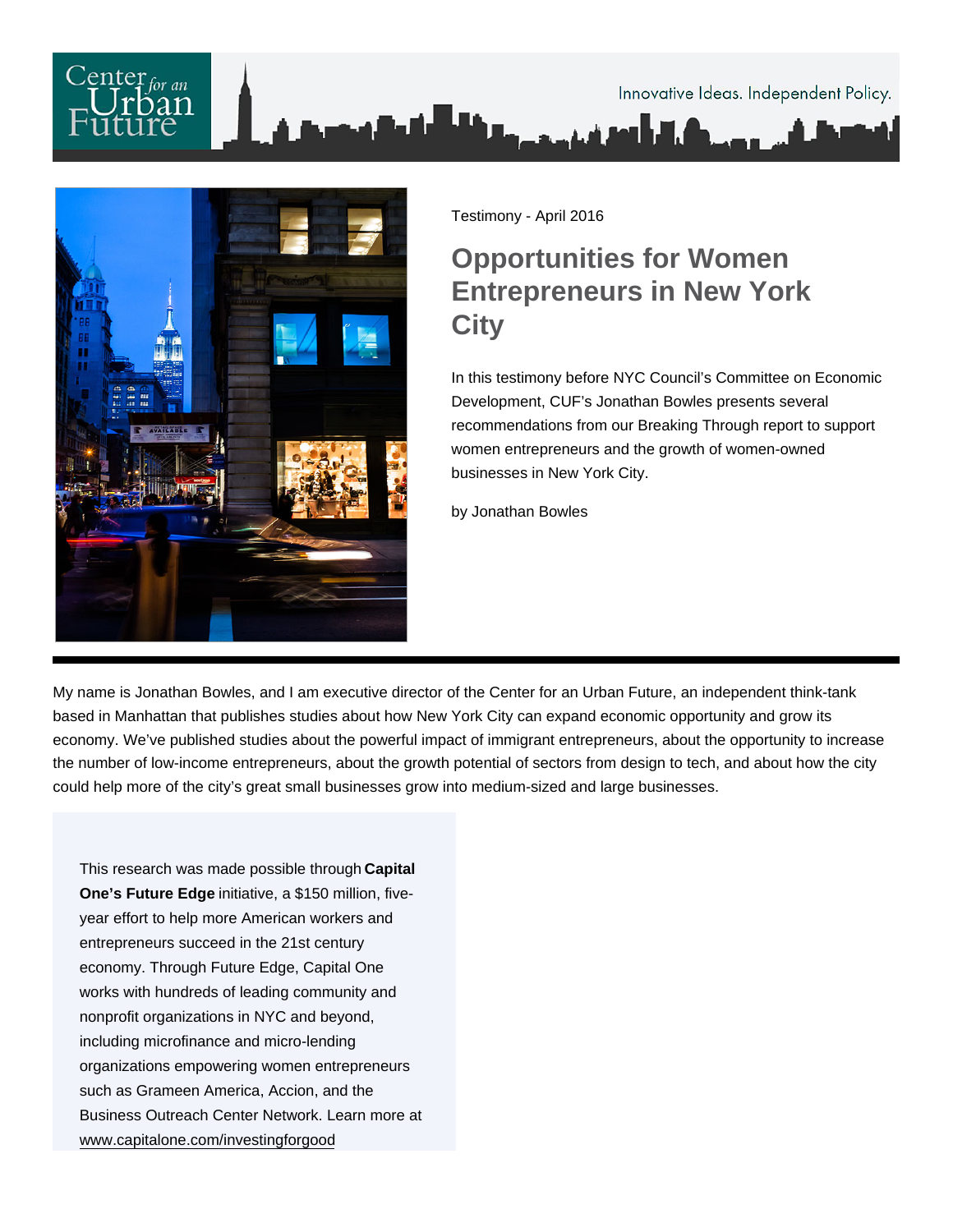or join the conversation on Twitter at [@YourFutureEdge.](//twitter.com/YourFutureEdge)

General operating support for the Center for an Urban Future has been provided by the Bernard F. and Alva B. Gimbel Foundation, the Lucius N. Littauer Foundation and the M&T Charitable Foundation.

Thank you for the opportunity to testify.

In today's entrepreneurial economy, new startup ventures in fields from tech to advertising are driving much of New York City's job growth, and low-income residents in all five boroughs are increasingly turning to entrepreneurship as one pathway to economic self-sufficiency.

As this entrepreneurial economy evolves and grows in importance, we need to make sure that New York is fully harnessing the enormous potential of women entrepreneurs.

The good news is that women entrepreneurs are already are a large and powerful force for New York City's economy.

Earlier this year, with support from Capital One's Future Edge initiative, the Center published Breaking Through: Harnessing the Economic Potential of Women Entrepreneurs. Our report documented the critical role that women entrepreneurs are playing in the city's economy. We found:

The number of women-owned businesses in NYC has increased dramatically in recent years.

- Over the last five years, the number of women-owned businesses increased by 36 percent, while the number of maleowned businesses increased by just eight percent during the same period.
- Women-owned businesses now make up more than 40 percent of private companies in New York City, up from 33 percent five years ago and 32 percent a decade ago.

New York City has more women-owned businesses, by far, than any other American city.

- With a total of 413,899 women-owned firms, New York has more than double the nearest competitor, Los Angeles (which has 192,358).
- Brooklyn alone has more women-owned businesses than all but three other U.S. cities (NYC, Los Angeles, and Chicago).

Women entrepreneurs are starting and growing businesses in every sector.

Over the past five years, the number of women-owned firms increased by at least 20 percent in nearly every major industry sector, including: educational services (55 percent); transportation and warehousing (50 percent); accommodation and food services (45 percent); professional, scientific, and technical services (38 percent); construction (33 percent); retail trade (26 percent); health care and social assistance (26 percent); manufacturing (23 percent); information (21 percent); real estate (20 percent). and wholesale trade (20 percent).

The number of women-founded tech start-ups has exploded in recent years, and NYC is ahead of other leading tech hubs in creating a supportive environment for women tech entrepreneurs.

In the third quarter of 2015, 16.9 percent of New York City companies receiving venture capital had a woman founder, compared to 14.8 percent in Boston and 12.1 percent in San Francisco.

Every borough experienced a major increase in women-owned businesses.

The Bronx had the fastest growth in the number of women-owned businesses over the past five years, with a 53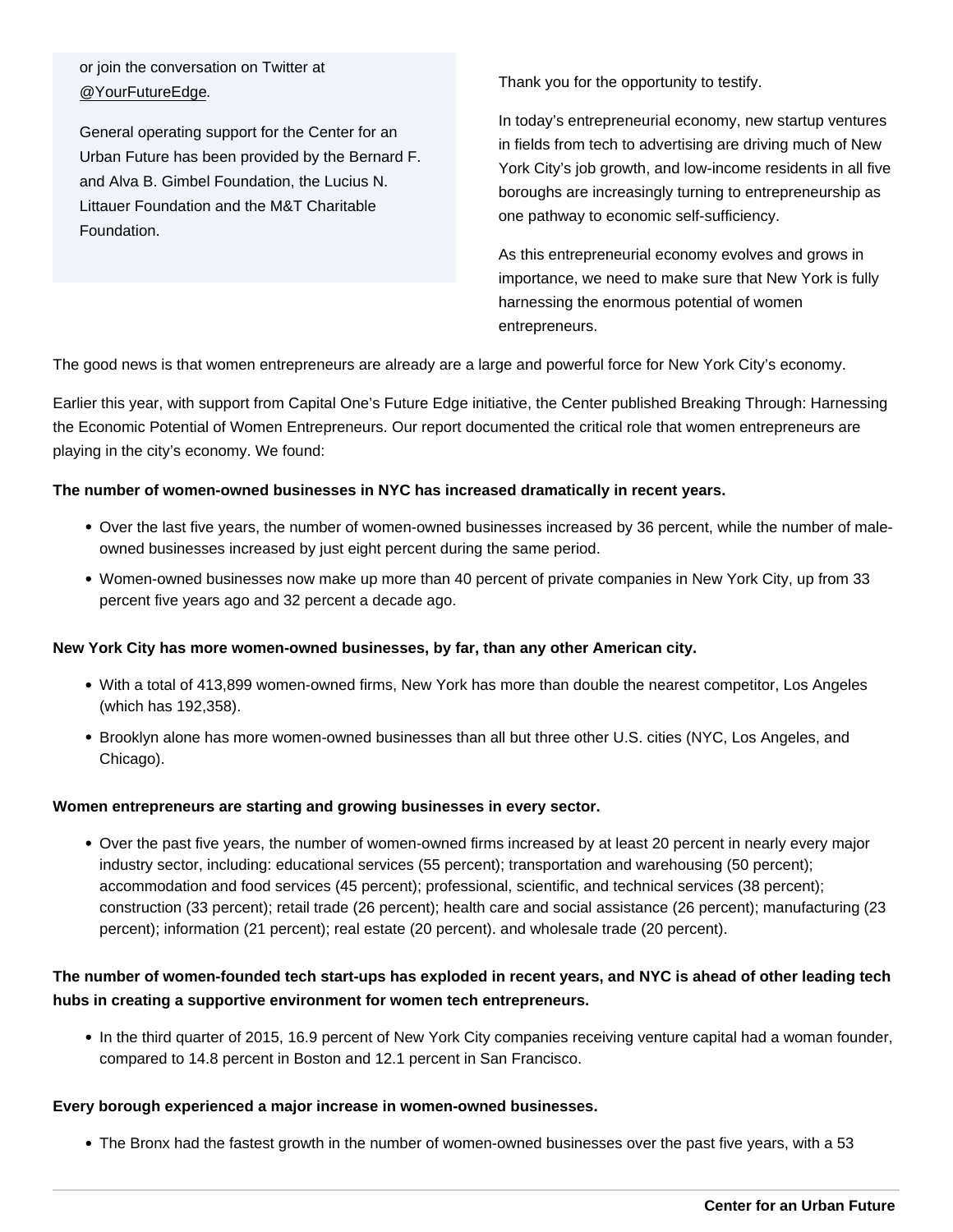percent increase. Queens had the second highest growth rate (40 percent), followed by Brooklyn (39 percent), Staten Island (27 percent), and Manhattan (22 percent).

Brooklyn has the most women-owned businesses in the city (118,489), followed by Manhattan (114,896), Queens (97,982), the Bronx (68,705), and Staten Island (13,921).

But while women-owned businesses are already making a significant contribution to the city's economy, there is significant potential to increase the number of women entrepreneurs and to help more women-owned businesses grow to the next level.

Women make up 53 percent of New York City's population. This is a higher percentage than all but one of the nation's 10 largest cities.

Women also comprise 49 percent of the city's labor force.

Yet, women-run firms account for only 40 percent of all businesses in the city, only 21 percent of firms with paid employees, just 17.5 percent of all private sector employees and only 13 percent of annual private business revenues. Moreover, the number of women-run firms in New York is growing at a slower rate than many other large cities.

Perhaps the biggest challenge is that relatively few women-owned firms in New York scale up their businesses. For instance:

- Just 37,494 (9 percent) of the city's 413,899 women-owned businesses have paid employees.
- Among the 25 largest US cities, New York is near the bottom when it comes to average sales per women-owned business.
- Just 17 of the 150 largest private companies in the city are headed by or were founded by a woman.

Like all small businesses, many women entrepreneurs struggle to access capital. But the problems facing women seem togo further.

- In fiscal year 2014, women business owners received just 20 percent of all SBA loans in the New York metro areaand 12 percent of the dollars lent.
- While about 17 percent of New York City companies receiving VC funds in the third quarter of 2015 had a female founder, those firms accounted for just 9 percent of the total VC funds received that quarter.

In short, New York has only begun to harness the tremendous potential of women entrepreneurs.

This is not just about equity. It's about opportunity for NYC

If just one quarter of the existing 376,405 women-owned businesses in the city with no paid employees added a single employee in the next three years, it would result in more than 94,000 new jobs.

Fortunately, New York has an unparalleled group of organizations providing technical assistance, microloans and other support.

And the De Blasio administration has admirably make it a priority to support women entrepreneurs. While many of America's largest cities have launched initiatives to boost entrepreneurs in recent years, New York City is arguably ahead of its peers when it comes to embracing women entrepreneurs as a key pillar of its economic development strategy.

But more could be done, particularly around helping support the growth of women-owned businesses.

Our report includes more than 20 specific recommendations to support women entrepreneurs. They include: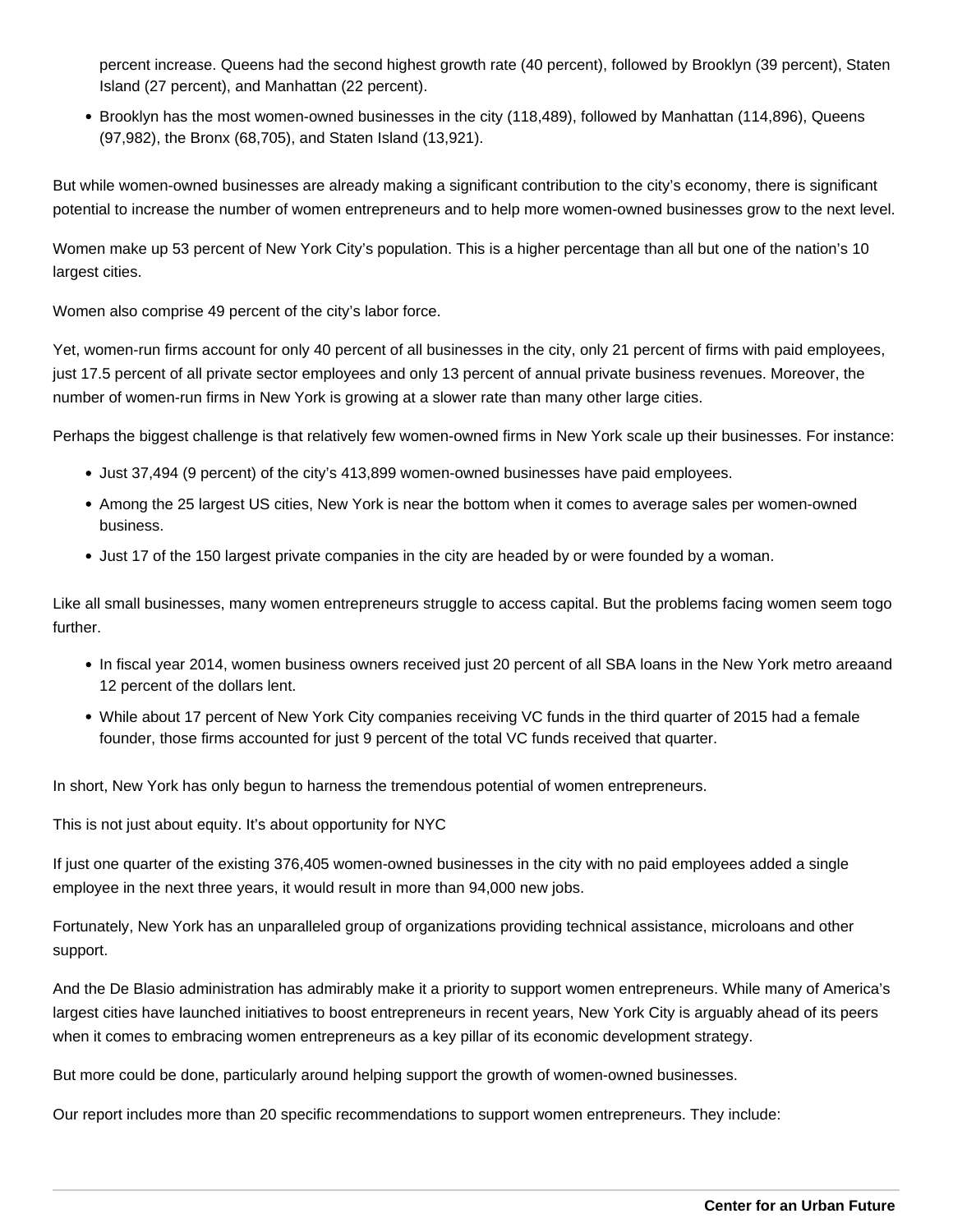- **Develop New Initiatives to Help Existing Women-Owned Businesses Grow**. In a city where 91 percent of all businesses owned by women—376,000 in all—do not have any employees, there's undoubtedly an opportunity to help scale up some of these enterprises. The de Blasio administration should refocus its toolkit of small business programs to include more initiatives that help existing businesses to grow. As part of this, it should also include some programs specifically focused on supporting the growth of women-owned businesses and make sure all programs are aggressively marketed to female entrepreneurs.
- **Expand awareness of existing programs that help women grow their business, like Strategic Steps for Growth** . One program that could benefit from additional marketing is Strategic Steps for Growth, a management training program developed by the Boston-based nonprofit Interise that provides minority and women business owners with the training, skills and support they need to grow their business. One of the few standout business assistance programs in the five boroughs that's specifically focused on helping small firms get to the next level, Strategic Steps for Growth now operates in roughly 70 cities across the country. But in New York, the program consistently operates at less than full capacity. The program, which is operated by SBS and the Berkley Center for Entrepreneurship & Innovation at the NYU Leonard N. Stern School of Business, can accommodate 18 business owners, but it averages between 15 and 16. The de Blasio administration should initiate an extensive marketing campaign for the program. At the same time, SBS ought to consider reducing or eliminating the \$1,500 fee it charges for Strategic Steps for Growth as a way to increase interest in the program. Six other Interise programs—all focused in some way or another on helping small firms scale up their operations—now operate in the New York City area, including one led by NYC EDC, but none of these other programs charges a fee.
- **Launch a program focused on supporting—and scaling up—home-based businesses**. In a city where thousands of female entrepreneurs run home-based businesses, the de Blasio administration should create a suite of support services for these small-scale enterprises. This should include targeted advice and resources designed to strengthen home-based businesses across the five boroughs, and new efforts to help some of the city's many home-based entrepreneurs to increase their revenues and expand beyond their home. One model worth exploring is the Home-Based Transition Grant Program in York County, VA, which assists home-based businesses that are poised to expand into commercial space by providing \$2,000 grants that could be used to cover some of the new costs in this growth period.
- **Expand export opportunities for New York's women-owned businesses**. According to research from the National Women's Business Council (NWBC), 99.5 percent of the nation's women small business owners do not have sales outside of the United States. It's likely that the numbers are similarly high for New York-based businesses. The de Blasio administration should seize on this untapped opportunity and create new programs designed to increase the number of New York-based businesses that export their goods and services. These programs should specifically target female entrepreneurs in fields such as fashion, architecture, food manufacturing and crafts making.
- **Expand the number of certified Women Business Enterprises**. Winning a government contract can be a springboard to growth for small businesses. But currently only 1,481 companies in the city are even certified as Women Business Enterprises (WBEs), a designation needed to apply for the city's Minority and Women Business Enterprise (M/WBE) contracting program. The de Blasio administration should set a goal of doubling the number of certified WBEs over the next five years, and take steps to identify more women owned businesses across the five boroughs that have the potential to become a government contractor. This should include extensive outreach, and partnerships with community-based organizations—including microfinance groups, local development corporations (LDCs), Small Business Development Corporations (SBDCs), Business Improvement Districts (BIDs) and chambers of commerce—that have more extensive relationships with businesses throughout the city. With just 78 registered WBEs in Staten Island, 125 in the Bronx, 259 in Queens and 309 in Brooklyn, city agencies should specifically look to increase outreach and recruitment efforts in communities outside of Manhattan.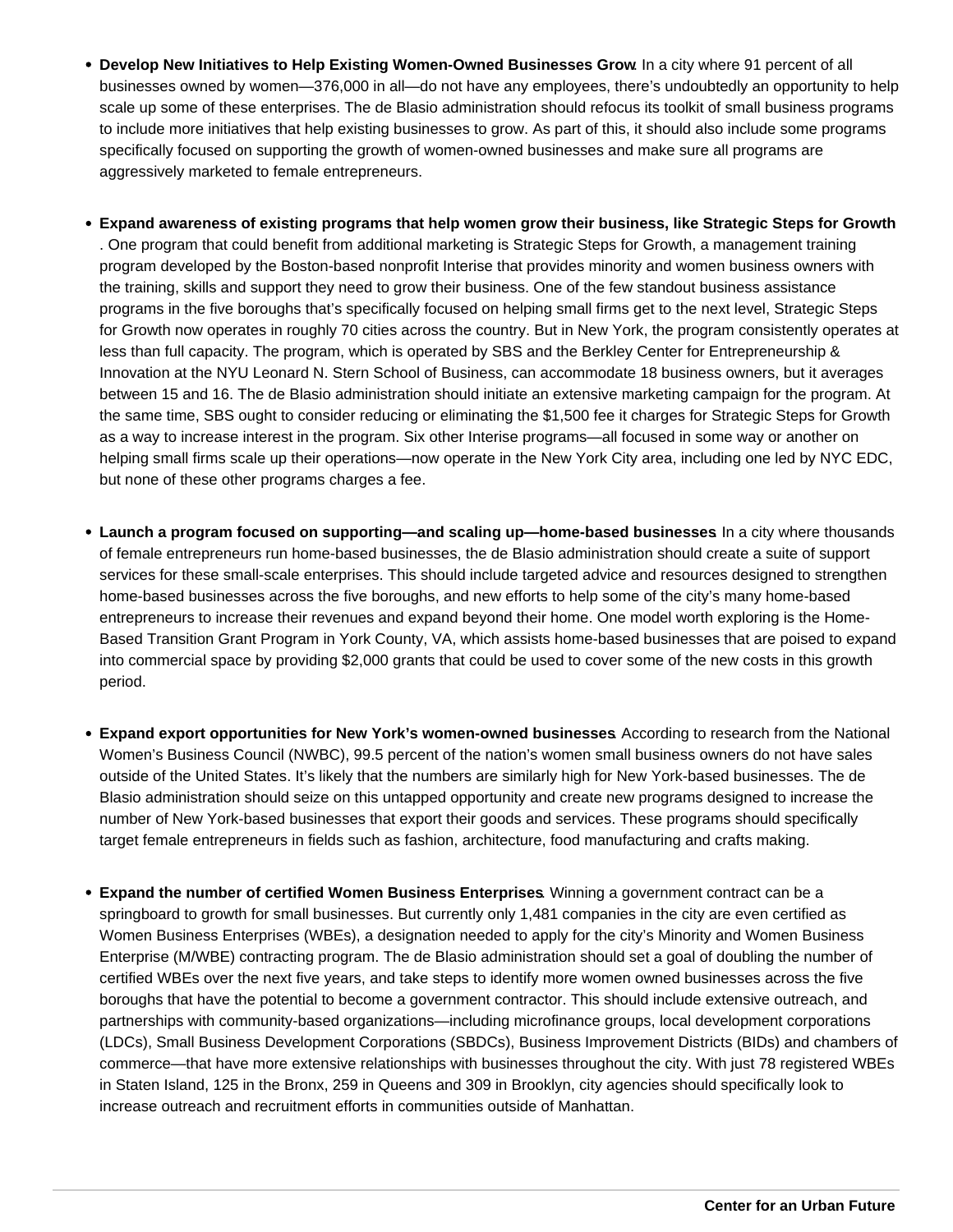- Double the number of female contractors who get city contracts by 2020 . The de Blasio administration should set a goal of increasing the number of women owned businesses that win contracts with city agencies by 25 percent over the next five years, and put in place practices and programs that help them reach that target.
- Ease restrictions that prevent successful child care businesses from expanding . The number of home based child care businesses in New York City has been on the rise for several years, providing entrepreneurial opportunities for hundreds of female entrepreneurs, including many from immigrant and minority communities. But while some of these entrepreneurs are running highly successful businesses with large waiting lists, city and state officials recently adopted regulations that make it nearly impossible for anyone to open up a second or third child care establishment. While ensuring safety is paramount, city and state officials should re-examine the regulations and consider finding a middle ground that would allow some of these businesses to open more than one child care center.
- Begin offering child care services at some of the city's small business centers, accelerators and incubators Many women entrepreneurs who run a business while juggling family responsibilities may be discouraged from taking advantage of counseling services that are currently available to small business owners and aspiring entrepreneurs simply because child care services are not available. With this in mind, the de Blasio administration should create a competitive grant program that provides funding that enables a couple of the city's existing small business centers, accelerators or incubators to begin offering on site child care services.
- Increase the number of women investors . While the city's venture firms undoubtedly should make affirmative efforts to increase the number of women partners, it's also critical that more women become investors in the first place. As the ranks of women investors grow, it's likely that more women founders will get funded.

This testimony was given on April 21, 2016, before the New York City Council Committee on Economic Development.

[Image not read](https://nycfuture.org)able or elmarge not readable or empty /images/logo-blue.png /images/capital-one-future-edge-logo.png

This research was made possible through Capital One's Future E[dge initiative.](http://www.capitaloneinvestingforgood.com/skills/future-edge-get-ready/)

General operating support for the Center for an Urban Future has been provided by the Bernard F. and Alva B. Gimbel Foundation, the Lucius N. Littauer Foundation and the M&T Charitable Foundation.

CAPITAL ONE'S FUTURE EDGE initiative is a \$150 million, five-year effort to help more American workers and entrepreneurs succeed in the 21st century economy. Through Future Edge, Capital One works with hundreds of leading community and nonprofit organizations in NYC and beyond, including microfinance and micro-lending organizations empowering women entrepreneurs such as Grameen America, Accion, and the Business Outreach Center Network. Learn more at www.capitalone.com/investingforgood or join the conversation on Twitter at @YourFutureEdge.

CENTER FOR AN URBAN FUTURE (CUF) is a catalyst for smart and sustainable policies that reduce inequality, increase economic mobility and grow the economy in New York City. An independent, nonpartisan policy organization, CUF uses fact?based research to elevate important and often overlooked issues onto the radar of policymakers and advance practical solutions that strengthen New York and help all New Yorkers participate in the city's rising prosperity.